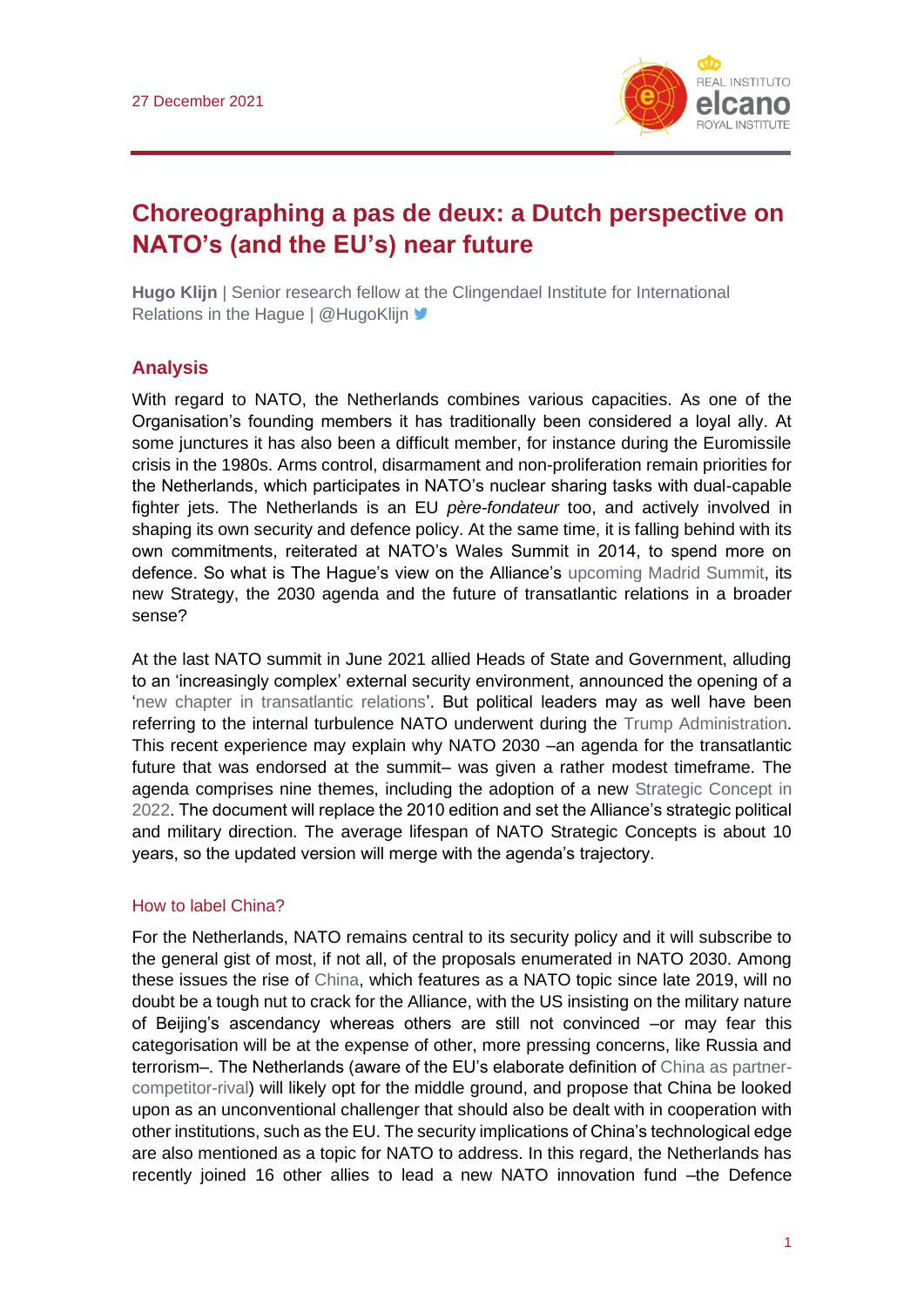Innovation Accelerator for the North-Atlantic [\(DIANA\)](https://www.nato.int/cps/en/natohq/news_187607.htm)–, although its initial budget of US\$1 billion over a period of 15 years, as well as the absence of countries like the US and France, make for a rather modest start.

### Breaking down a not-so-cooperative security

In the run-up to Madrid, however, the Netherlands will be more particularly interested in topics that fall under the rubrics of partnerships and cooperative security, with a special focus on NATO-EU synergies. This approach would correspond with the long-standing Dutch ambition to act as a bridge-builder between both organisations. NATO-EU cooperation may not be the most eye-catching topic to be discussed –Russia, China, cyber and space are more likely to compete for the headlines– but it is a theme deserving of further investments.

Cooperative security is currently the Alliance's third 'essential core task', next to collective defence and crisis management. In the language of 2010, this task relates to developments beyond NATO's borders that are to be addressed by forging partnerships with other countries and organisations and by contributing to arms control, disarmament and non-proliferation [\(ADN\)](https://www.nato.int/nato_static/assets/pdf/pdf_publications/20120214_strategic-concept-2010-eng.pdf). The term 'cooperative security' was adopted by NATO at a fairly late stage (for instance, its 1999 Strategic Concept mentions it once, and only when describing the Organisation for Security and Cooperation in Europe, or OSCE), but clearly emerged in the context of the overall more optimistic security outlook of the earlier post-Cold War period. Today, with a renewed focus on deterrence and defence, cooperative security is a scarce commodity, and the implementation of this task has become less self-explanatory.

Looking at partnerships, apart from a host of bilateral arrangements, NATO has maintained frameworks such as the Euro-Atlantic Partnership, the [Mediterranean](http://www.realinstitutoelcano.org/wps/portal/rielcano_en/contenido?WCM_GLOBAL_CONTEXT=/elcano/elcano_in/zonas_in/ari79-2019-lesser-emerging-security-challenges-natos-southern-neighbourhood)  [Dialogue](http://www.realinstitutoelcano.org/wps/portal/rielcano_en/contenido?WCM_GLOBAL_CONTEXT=/elcano/elcano_in/zonas_in/ari79-2019-lesser-emerging-security-challenges-natos-southern-neighbourhood) and the Istanbul Cooperation Initiative –not all of which are particularly lively venues–. A more recent addition concerns NATO's four Indo-Pacific partners, Australia, Japan, the Republic of Korea and New Zealand, who, with an eye on China's growing prominence in the region, regularly consult with NATO on security matters. These partners seem hesitant, though, to formalise the partnership into a new council lest they provoke Beijing's ire. Some European allies, too, will display caution in developing the relationship as long as the elaboration of NATO's China policy is being discussed. The brusque announcement of a trilateral security pact outside NATO between Australia, the UK and the US (AUKUS) is bound to complicate this allied conversation.

Adding to this, the prospect of any breakthroughs in the field of ADN, another key component of cooperative security, looks grim. After the US and Russia walked out of the [Intermediate-Range Nuclear Forces Treaty,](https://blog.realinstitutoelcano.org/en/ending-zero-zero-under-chinas-shadow/) a new nuclear arms race seems underway that now includes China as well, while it is doubtful whether the upcoming review conference of the Non-Proliferation Treaty (scheduled for January 2022) will yield meaningful results. In the conventional arms sphere, the picture is no less discouraging, with the Conventional Forces in Europe Treaty on life support since 2007, the US and Russia withdrawing from the Open Skies Treaty, and the latter routinely circumventing the political obligations under the OSCE Vienna Document's transparency rules, eg, when conducting military exercises near NATO's borders. In short, these circumstances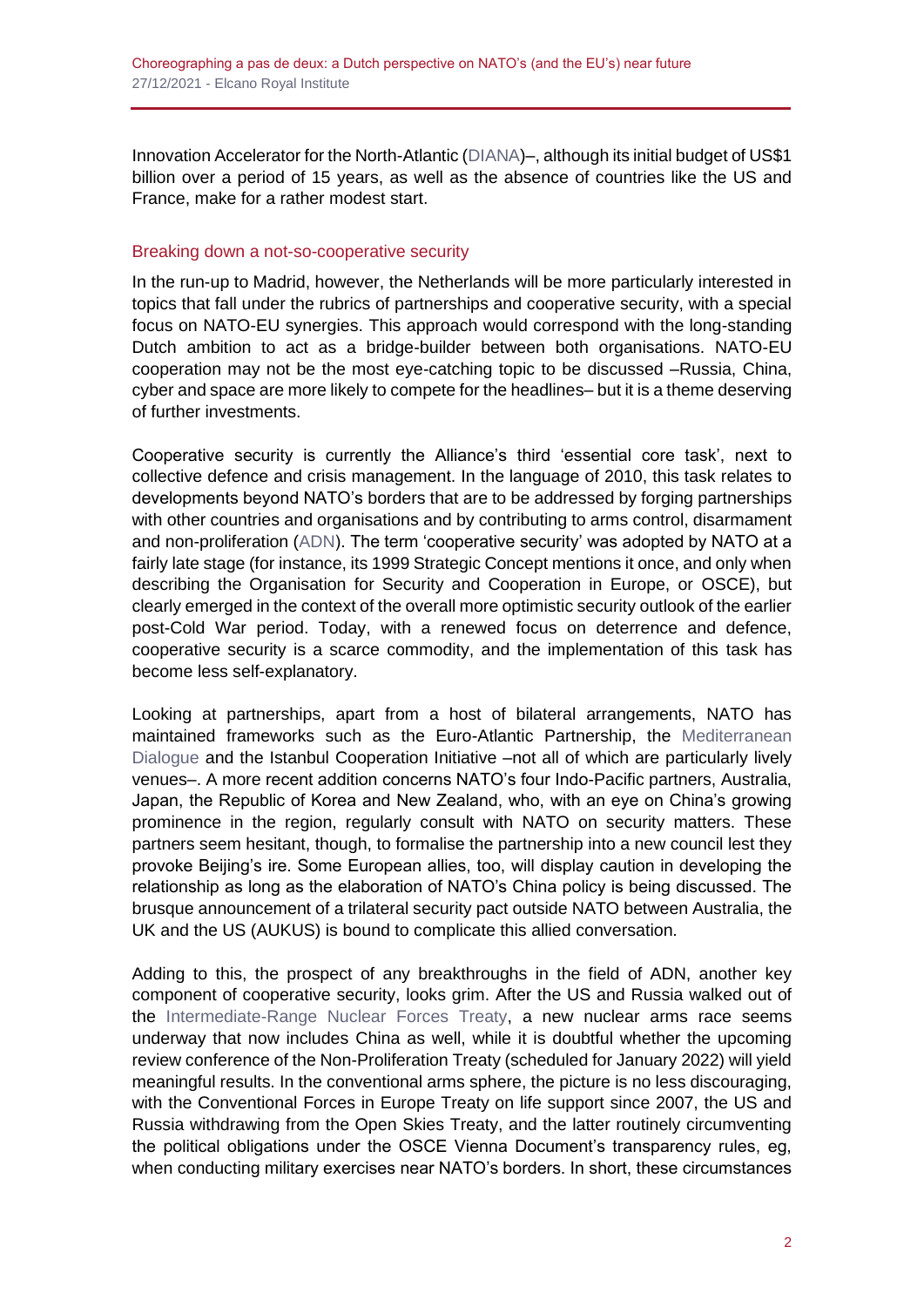do not bode well for NATO's third core task, and one may wonder whether the Russian Federation, which certainly meets all criteria to remain the Alliance's primary adversary in terms of collective defence, will feature at all in a 'cooperative' sense. Moscow has closed down its NATO mission and does not seem interested in any form of dialogue, other than the more prestigious bilateral 'strategic stability' talks with Washington. So, if the Netherlands wants to zero in on this domain, it can cross out several items and will, almost by default, have to concentrate on the enduring promise of NATO-EU cooperation.

### Uneasy dancing with the stars

NATO and the EU have 21 overlapping memberships, but for many years these two Brussels-based organisations have been engaged in an often tedious process of attraction and repulsion. Of course, their mutual relationship is a complex matter since they represent different frameworks, while NATO's non-EU members are significant players –think the US, Turkey and, since recently, the UK–. The concurrent EU-US relationship as a whole is not free of tensions either. At the same time, given the uncertainties under today's geopolitical circumstances it still makes sense for NATO and the EU to step up their interactions. Judging by the bold language on NATO-EU cooperation in communiqués and joint declarations, there is no lack of verbal support in this regard.<sup>1</sup> But for this relationship to become really meaningful it is required that, on the one hand, the US stop looking at European capacity building through the prism of its own defence industry and, on the other hand, Europeans put their money where their mouth is and show their determination to enhance their abilities to act more independently. With Washington turning its attention to Asia and Europe worrying about being left to its own devices, the case becomes even more compelling.

### Dutch-German proposals

In May of this year, the Netherlands and Germany reportedly wrote a paper on this topic that was circulated among NATO and EU governments (and seems to have [received](https://www.politico.eu/article/german-dutch-paper-urges-stronger-nato-eu-ties/)  [broad support\)](https://www.politico.eu/article/german-dutch-paper-urges-stronger-nato-eu-ties/). Apparently, the authors argued in favor of streamlining both organisations' 'strategic review processes': ahead of NATO's new Strategic Concept, the EU will publish [a Strategic Compass on security and defence in March 2022.](https://www.iss.europa.eu/sites/default/files/EUISSFiles/Event%20Report%20-%20EUISS%20Strategic%20Compass.pdf) In a general sense, the food-for-thought paper is said to have pleaded for more joint action, such as political consultations on a range of security topics, more joint statements, sharing intelligence and even organising joint travel by NATO and EU top officials. Such proposals, not all of which are entirely new, seem innocent enough for organisations that champion the same democratic values in the face of growing challenges from authoritarian actors. Still, a panel of experts who were asked by NATO Secretary General Stoltenberg to reflect on NATO's future, including NATO-EU relations, cautioned against 'developing new mechanisms to broaden the relationship' and instead advised to 'make fuller use of existing arrangements and identified areas of cooperation'. They even cited an earlier expert report from 2010, which had reached [similar conclusions.](https://www.nato.int/nato_static_fl2014/assets/pdf/2020/12/pdf/201201-Reflection-Group-Final-Report-Uni.pdf) This time

<sup>1</sup> See for instance the recent 'post-AUKUS' US-France joint statement a[t United States-France Joint](https://www.elysee.fr/en/emmanuel-macron/2021/10/29/united-states-france-joint-statement)  [Statement | Élysée \(elysee.fr\).](https://www.elysee.fr/en/emmanuel-macron/2021/10/29/united-states-france-joint-statement)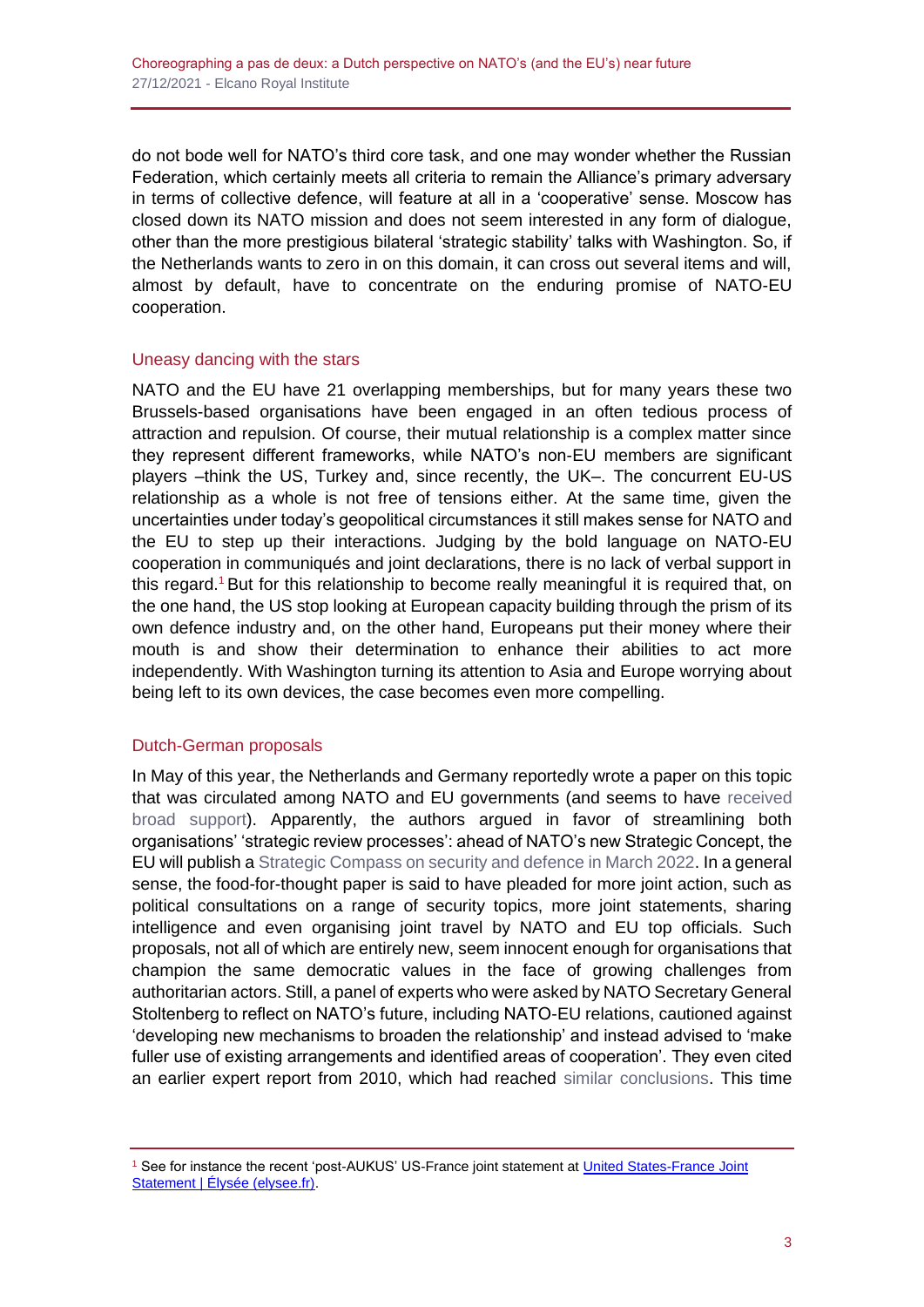around, would there be an impetus for NATO and the EU to pull themselves out of the swamp of unfulfilled ambitions?

## The times they are a-changing

The transatlantic community is undergoing change in slow motion. It is in the nature of international relations, also within coalitions, to be dynamic. Even though NATO managed to reinvent itself as a crisis management tool, the end of the Cold War was always going to affect the Alliance. This change occurs through shocks (such as the Trump Administration) and structural developments (such as the rise of China) whose effects can be mutually reinforcing. During this transition phase, it is difficult for an established security actor like NATO and an aspiring security actor like the EU to determine their exact relationship, all the more so when the long-term commitments of the US to Europe's defence are being questioned and European countries have 'unlearned' to take care of their own hard security business. It is a tall order to be dualhatted as a NATO *and* an EU member and to have to square the circle of hedging one's bets while remaining committed to US leadership in NATO. On top of that, European countries' threat assessments vary, in that some primarily worry about Russia's behaviour in the East and others are animated rather by instability and migration flows from the South. Some advocate 'NATO first and foremost', others tend to think more in terms of a division of labour.

For the time being, this conundrum does not allow for 'either/or' solutions, so there is no alternative but to carry on with steadily improving NATO-EU ties. In that context, the Netherlands is right to pursue this endeavour with like-minded partners, even if it concerns a 'small step' process and full complementarity is not on the cards. On a positive note, the EU's External Action Service recently set up a task force on EU-NATO relations in order to [strengthen the partnership.](https://twitter.com/sanninoeu/status/1435581830074413058) As the experts recommended, the most promising commonalities are probably to be found in concrete win-win areas such as capability planning, military mobility and coordinating climate and security policies – which are difficult enough-. This may be a more fruitful avenue than amplifying the joint agenda with ambiguous topics such as societal resilience, considered by some European allies as not necessarily belonging to NATO's immediate writ, which therefore may yield but more controversy.

### No representation without taxation

A major contribution European allies can make to improve NATO-EU relations, though, is to bring their defence spending in line with the 2% GDP benchmark they signed up to. Even if this is a crude and incomplete measure, living up to this commitment would empower these countries to take greater responsibility for their own security, irrespective of the exact evolution of the NATO-EU debate. There may be some irony in the fact that the Netherlands and Germany, the initiators of this renewed attempt at NATO-EU cooperation (who at the time of writing both happen to be forming new governments) stand shoulder to shoulder below NATO's spending guideline (see figure). At the same time, their budgets have been on the rise since 2014 and the awareness that more is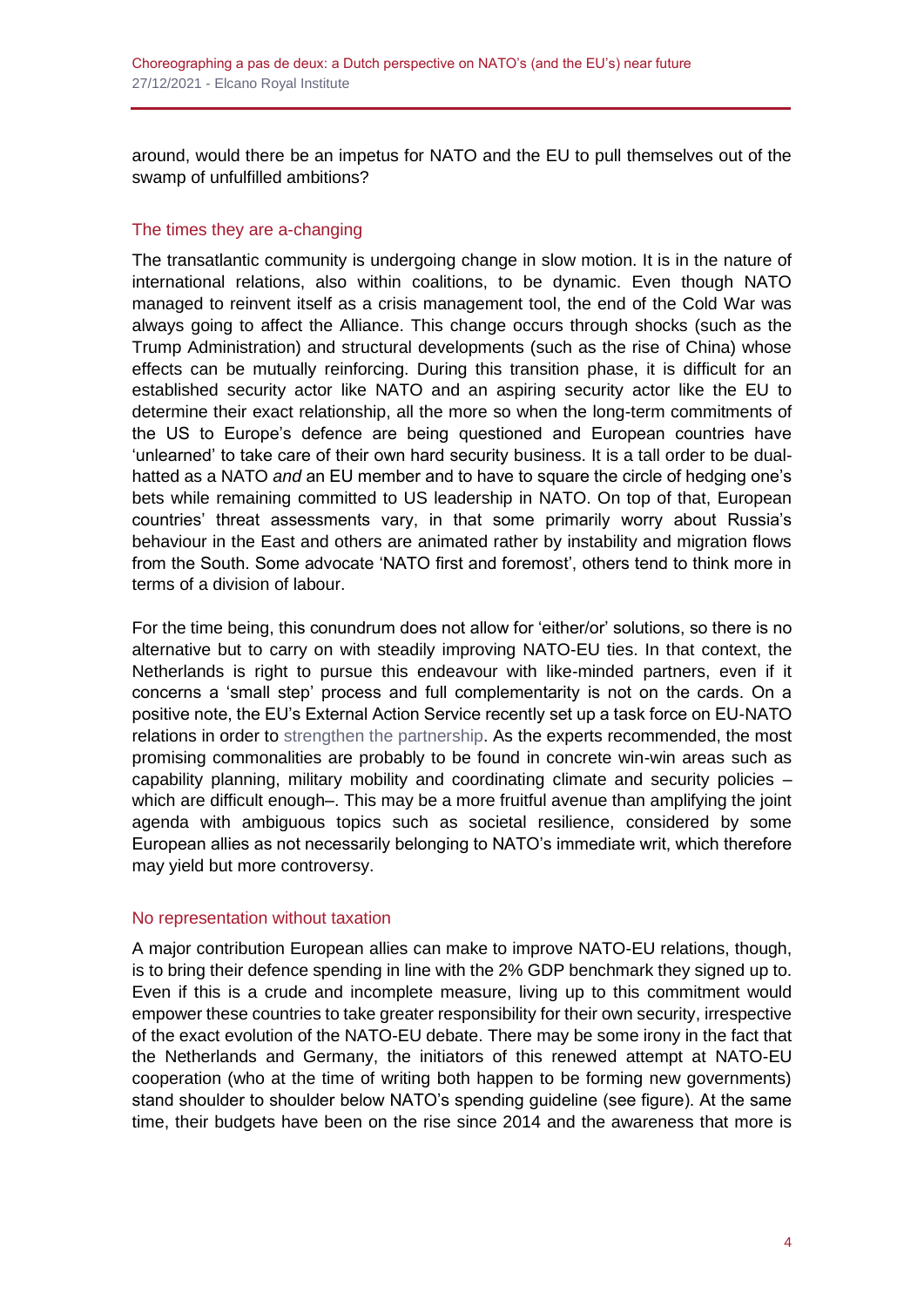needed may be growing.<sup>2</sup> New pledges will put them in an even better position to further the cause of pushing NATO and the EU in the same direction.





Note: the figures for 2021 are estimates. Source: NATO.

<sup>&</sup>lt;sup>2</sup> For the Netherlands see **Defence Vision 2035 | Publication | Defensie.nl.**